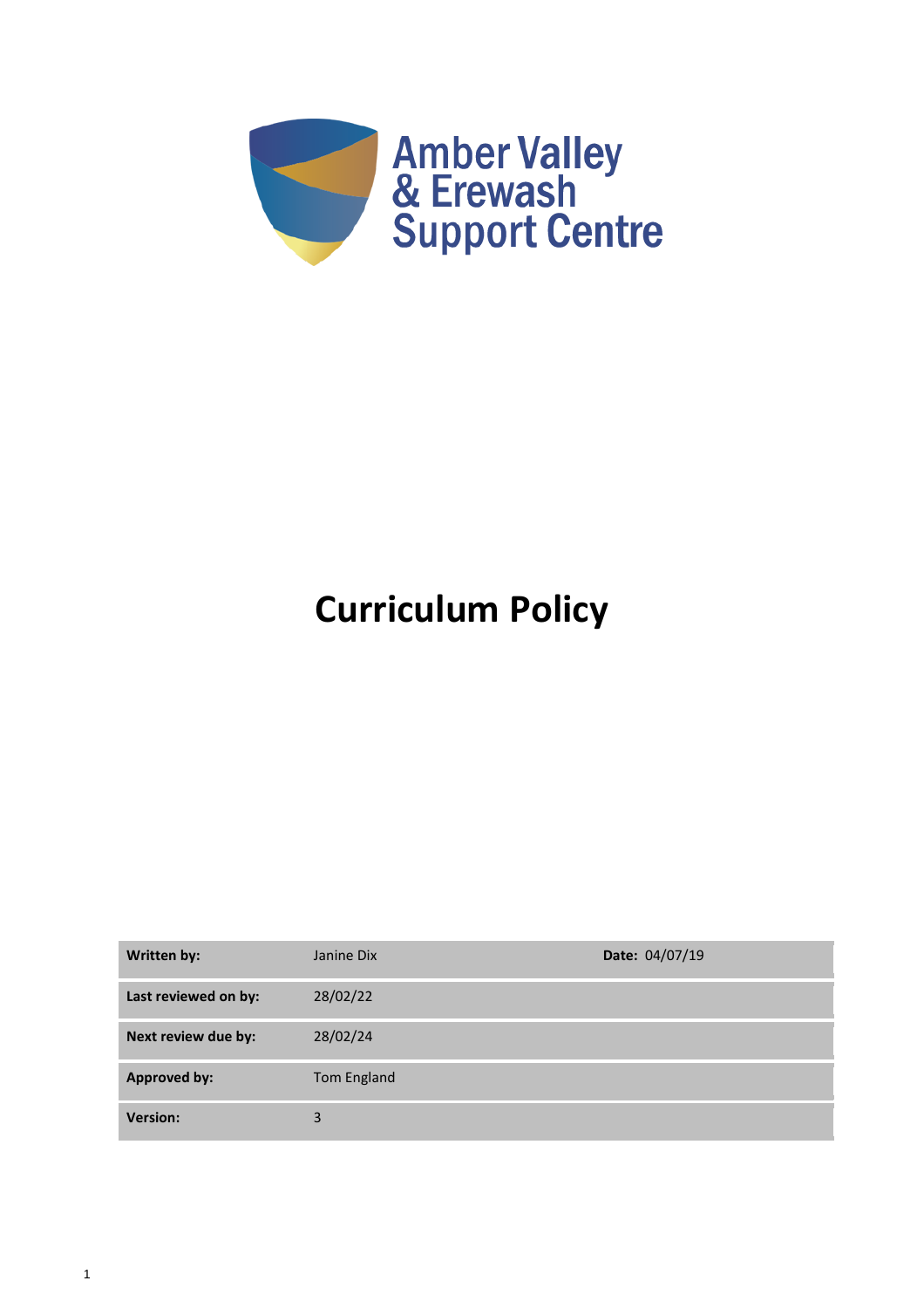# **Contents**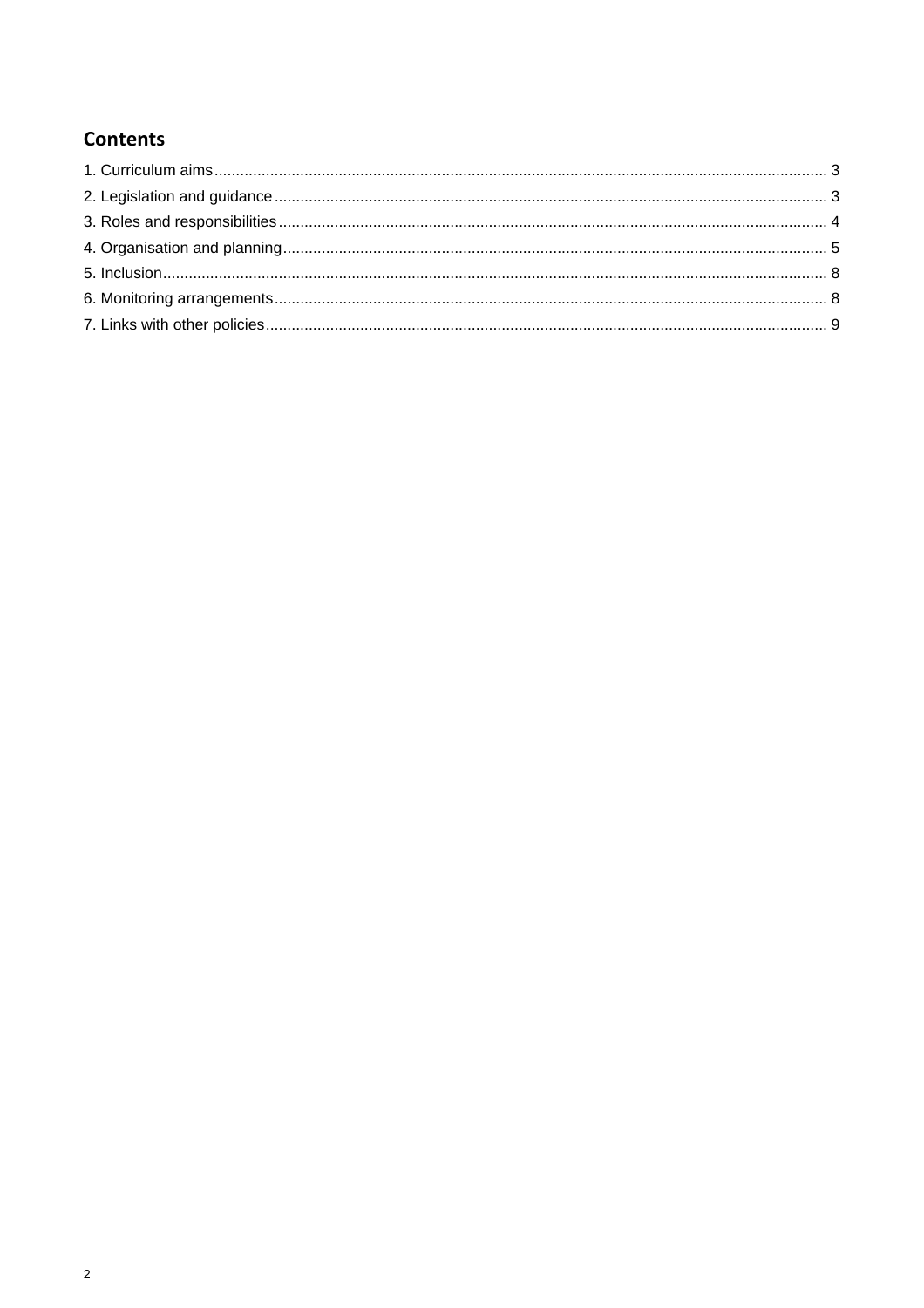## <span id="page-2-0"></span>**1. Curriculum aims**

Our curriculum aims/intends to:

- Provide a broad and balanced education for all pupils that's coherently planned and sequenced towards cumulatively sufficient knowledge for skills and future learning and employment
- Enable pupils to develop knowledge, understand concepts and acquire skills, and be able to choose and apply these in relevant situations
- Support pupils' spiritual, moral, social and cultural development
- Support pupils' physical development and responsibility for their own health, and enable them to be active
- $\triangleright$  Promote a positive attitude towards learning
- Ensure equal access to learning for all pupils, with high expectations for every pupil and appropriate levels of challenge and support
- Have a high academic/vocational/technical ambition for all pupils
- Equip pupils with the knowledge and Cultural Capital they need to succeed in life
- Provide subject choices that support pupils' learning and progression, and enable them to work towards achieving their goals
- Provide a broad curriculum with vocational opportunities
- Develop pupils' independent learning skills and resilience, to equip them for their next transition phase.

This is achieved through our vision: **Opportunity, Purpose, Support, Success.**

Opportunity:

Pupils will have the opportunity to engage in education through bespoke, individualised timetables to reengage in mainstream education and vocational learning.

Purpose:

Pupils will be encouraged to discover their purpose in education after being permanently excluded or at risk of being permanently excluded from mainstream settings to provide them with a clear direction for the future.

Support:

Pupils will be supported through their individual challenges to develop and improve their well-being, social interaction, academic progress and achievements.

Success:

Pupils will experience success through their curriculum pathways to fulfil their individual potential enabling them to secure positive and aspirational futures.

# <span id="page-2-1"></span>**2. Legislation and guidance**

This policy reflects the requirements for academies to provide a broad and balanced curriculum as per the [Academies Act 2010,](http://www.legislation.gov.uk/ukpga/2010/32/section/1A) and the [National Curriculum programmes of study](https://www.gov.uk/government/collections/national-curriculum) which we have chosen to follow.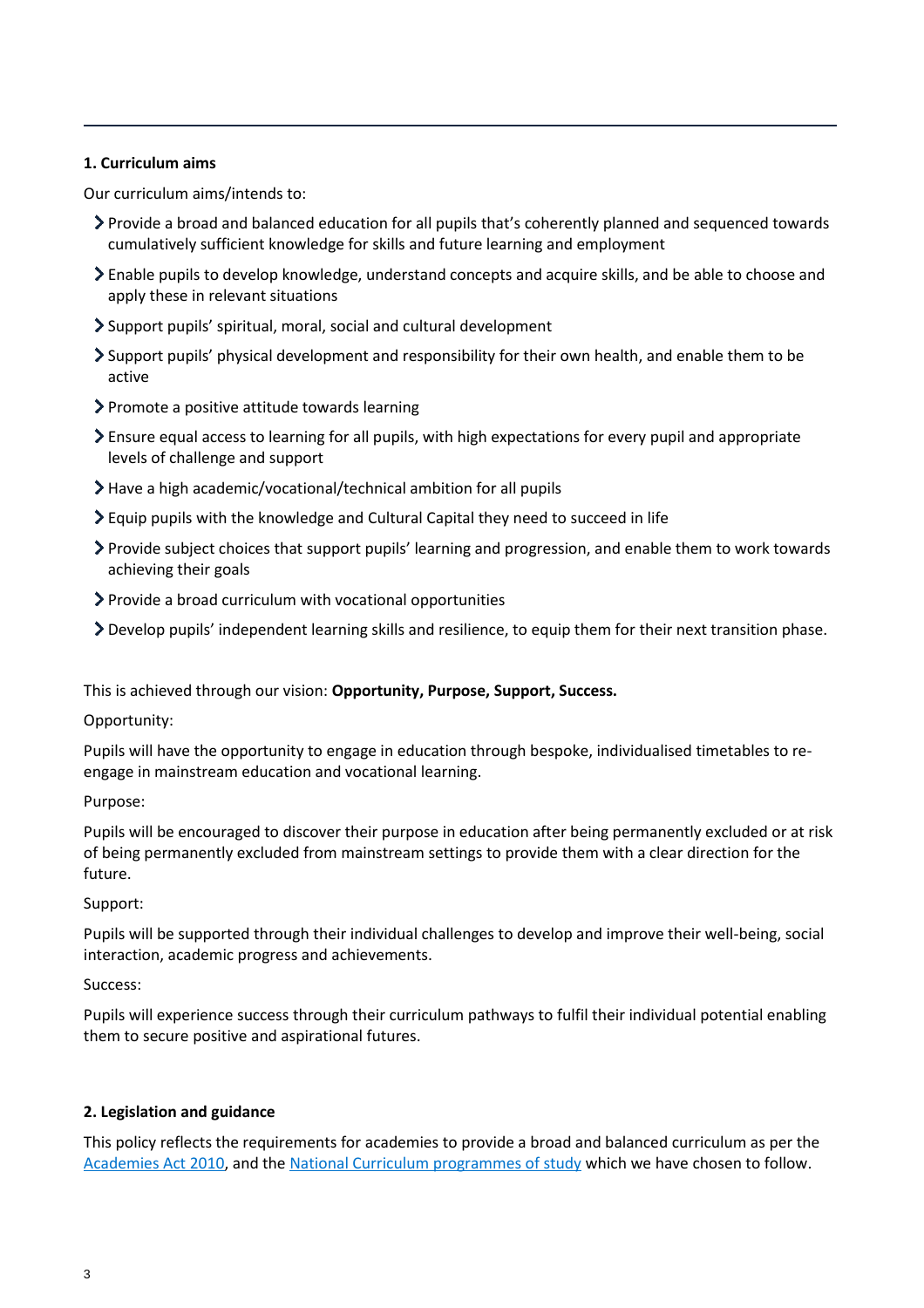It also reflects requirements for inclusion and equality as set out in the Special Educational Needs and [Disability Code of Practice 2014](https://www.gov.uk/government/publications/send-code-of-practice-0-to-25) an[d Equality Act 2010,](http://www.legislation.gov.uk/ukpga/2010/15/part/6/chapter/1) and refers to curriculum-related expectations of governing boards set out in the Department for Education's [Governance Handbook.](https://www.gov.uk/government/publications/governance-handbook)

This policy complies with our funding agreement and articles of association.

#### <span id="page-3-0"></span>**3. Roles and responsibilities**

#### **3.1 The governing board**

The governing board will monitor the effectiveness of this policy and hold the Headteacher to account for its implementation.

The governing board will also ensure that:

- A robust framework is in place for setting curriculum priorities and aspirational targets
- The academy is complying with its funding agreement and teaching a "broad and balanced curriculum" which including the core skills of English and maths as well as RSHE, PSHE, SMSC and British values
- Proper provision is made for pupils with different abilities and needs, including children with special educational needs (SEN)
- If the school implements the relevant statutory assessment arrangements
- It participates actively in decision-making about the breadth and balance of the curriculum
- Pupils from year 8 onwards are provided with independent, impartial careers guidance, and that this is appropriately resourced

#### **3.2 Headteacher**

The Headteacher is responsible for ensuring that this policy is adhered to, and that:

- All required elements of the curriculum, and those subjects which the academy chooses to offer, have aims and objectives which reflect the aims of the academy and indicate how the needs of individual pupils will be met
- The amount of time provided for teaching the required elements of the curriculum is adequate and is reviewed by the governing board
- They manage requests to withdraw children from curriculum subjects, where appropriate
- The academy's procedures for assessment meet all legal requirements
- The governing board is fully involved in decision-making processes that relate to the breadth and balance of the curriculum
- The governing board is advised on whole-academy targets in order to make informed decisions
- Proper provision is in place for pupils with different abilities and needs, including children with SEN.

#### **3.3 Other staff**

Other staff will ensure that the academy curriculum is implemented in accordance with this policy.

The curriculum Lead alongside the Headteacher will establish and lead a curriculum which is broad, balanced, aspirational, suitable for the cohort and reflects the vision of the academy at the individual academy sites.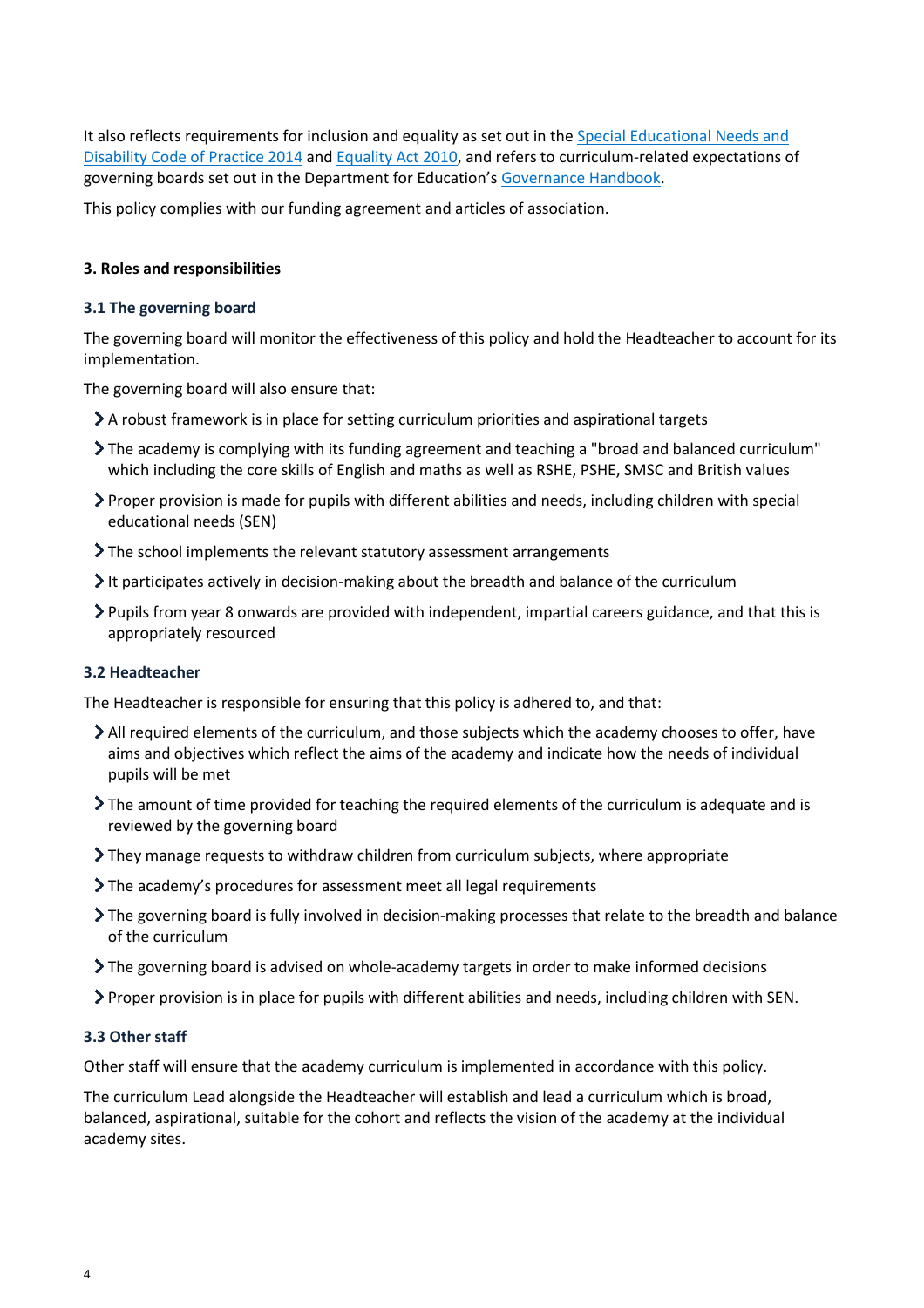Key members in our sites work alongside the Site Leads and will be responsible for upholding and delivering the curriculum to the above standards*.* The Curriculum Lead will monitor quality of delivery at all sites.

Subject Co-ordinators will have oversight of identified curriculum areas and take responsibility for measuring pupil progress and ensuring that appropriate interventions are available for pupils to succeed.

Curriculum Leads have been identified so far for English, Maths and ICT:

Hayley Warren Love – English Lead

Carl Betteridge – Maths Lead

Sophie Fox – ICT Lead

The subject Co-ordinators are line managed by the Curriculum Lead who is a member of SLT, Kelly White.

SLT also commission off site alternative providers who contribute to our bespoke curriculum offer which broadens opportunities for many pupils allowing vocational experiences and vital skill development.

#### <span id="page-4-0"></span>**4. Organisation and planning**

- AVESC's curriculum approach is linked with the academy's vision: OPSS. Our ultimate aim is to re-engage disaffected learners back into education and realise future aspirations.
- A pupil's curriculum is met through functional literacy, numeracy and ICT. We aim for all pupils to leave with improved core skills.
- Vocational opportunities are made a priority for the KS4 pupils to focus on developing their potential careers and plans for post 16.
- As our pupils have been, or are at risk of permanent exclusion, the curriculum is adapted to identify and fill the gaps in pupils learning, whilst making education relevant to their aspirational needs and next life stage.
- All pupils require re-engagement back into education and therefore the curriculum at AVESC is designed to develop transferable skills so that pupils can be reintegrated back into a mainstream school where possible and appropriate.
- For more information on how subjects are taught please see individual Long- Term Plans for those subjects. All subjects have a LTP devised by the Curriculum Lead which all sites follow over the academic year. A LTP is divided into 6 half terms over an academic year. Each half term follows a different topic.
- At AVESC our curriculum includes LTPs for the following subjects:
- 1.English

2.Maths

3.Computing/ICT

4.Humanities

- 5.PSHE and Citizenship
- 6.Art and Design Technology

7.Science

- 8.Physical Education
- ▶ The curriculum covers the following areas for all pupils at all sites: PSHE, Careers guidance, RSHE, SMSC and British Values. Separate polices provide further detail about how these are delivered.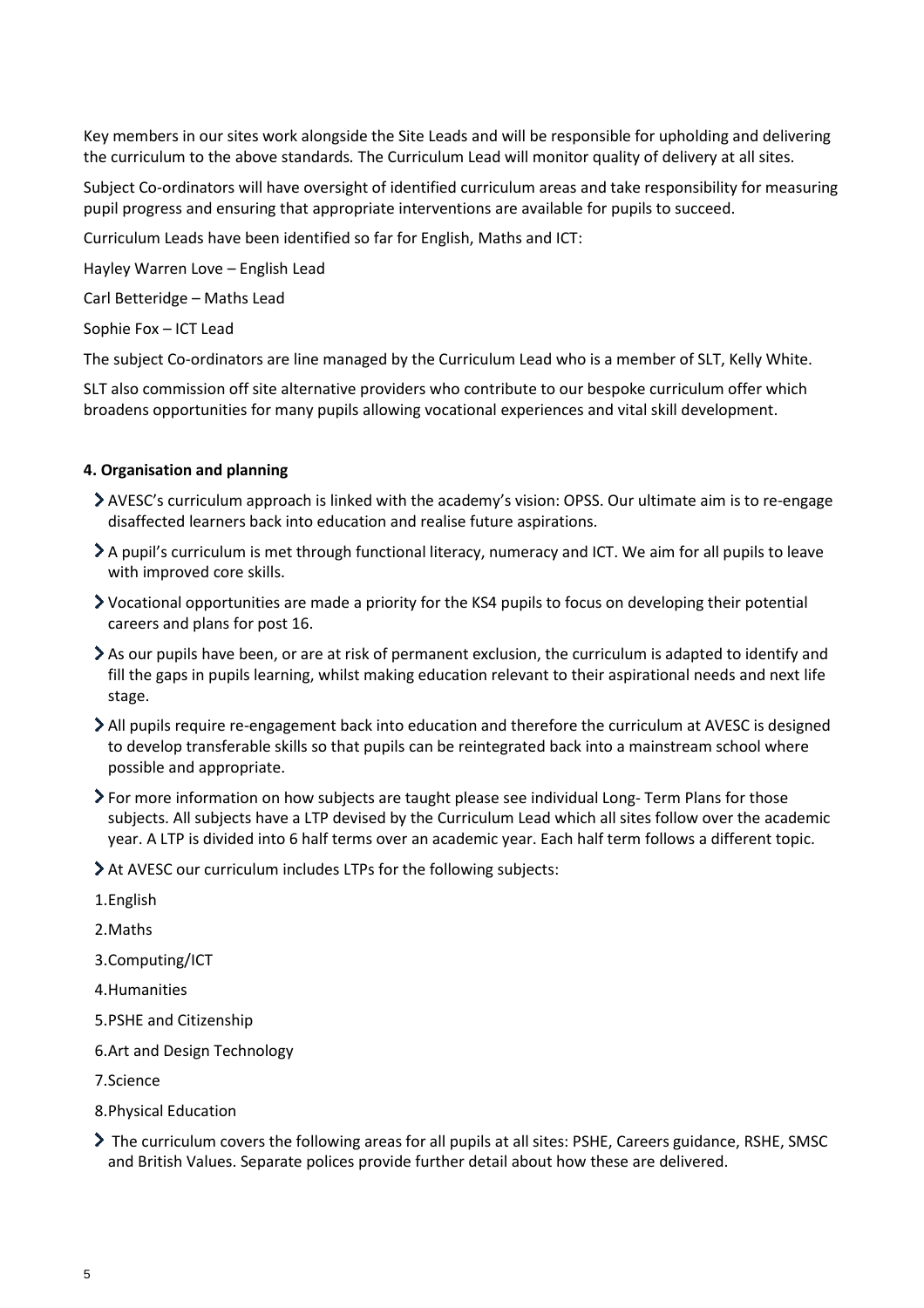- Cultural Capital is vital to the success of our pupils to transition to their next stage. Cultural Capital opportunities are identified in our Medium-Term Planning (MTPs) for all subjects.
- Planning is essential and the expectation is that all teachers will follow the LTP and then plan for their specific pupils needs through the MTP documents. Curriculum resources are available to deliver the curriculum at each site and these are differentiated by class teachers to mee the needs of the pupils at each site.
- The curriculum is delivered in logical order through the LTPs. The content is planned in sequential order of through use of our 14 Step Trackers per subject. This enables planning to develop pupil's knowledge and skill in a sequential order and build on basic knowledge with increasing depth.
- Careers education is embedded into each subject and for each half term there is an identified career focus. See Art example below.

| Autumn 1           | <b>Autumn 2</b> | Spring 1  | <b>Spring 2</b> | Summer 1  | Summer 2     |
|--------------------|-----------------|-----------|-----------------|-----------|--------------|
| Chef               | Printer         | Graphic   | Illustrator     | Architect | Photographer |
| <b>Art Curator</b> |                 | Designer  |                 |           |              |
|                    |                 | Jewellery |                 |           |              |
|                    |                 | Designer  |                 |           |              |

Art year A Half Termly Career Focus from the LTP

All LTPs include links to cross curricular subjects.

#### **Kirk Hallam Site Curriculum**

- Pupils at this site are either KS2 or KS3.
- The majority of pupils are dual registered and receive learning at either the Support Centre site or at their mainstream counterpart either morning or afternoon sessions. Pupils attend here for reengagement in learning and to improve their behaviour so that they can re-integrate back into mainstream successfully.
- Pupils should attend this site as a short- term intervention before returning to mainstream, however, for some pupils their stay can be longer to ensure a successful reintegration.
- Learning covers all of the LTPs listed above.

#### **Bennerley Site Curriculum**

- The pupils attending this site are KS3 permanently excluded.
- The focus for a pupil will be clear in their PIP intent. This could be to re-engage, improve behaviour and re-integrate back into another mainstream school. Or for some pupils the focus is to re-engage and prepare for their KS4 transition to Sawley or APT.
- Learning covers all of the LTPs listed above.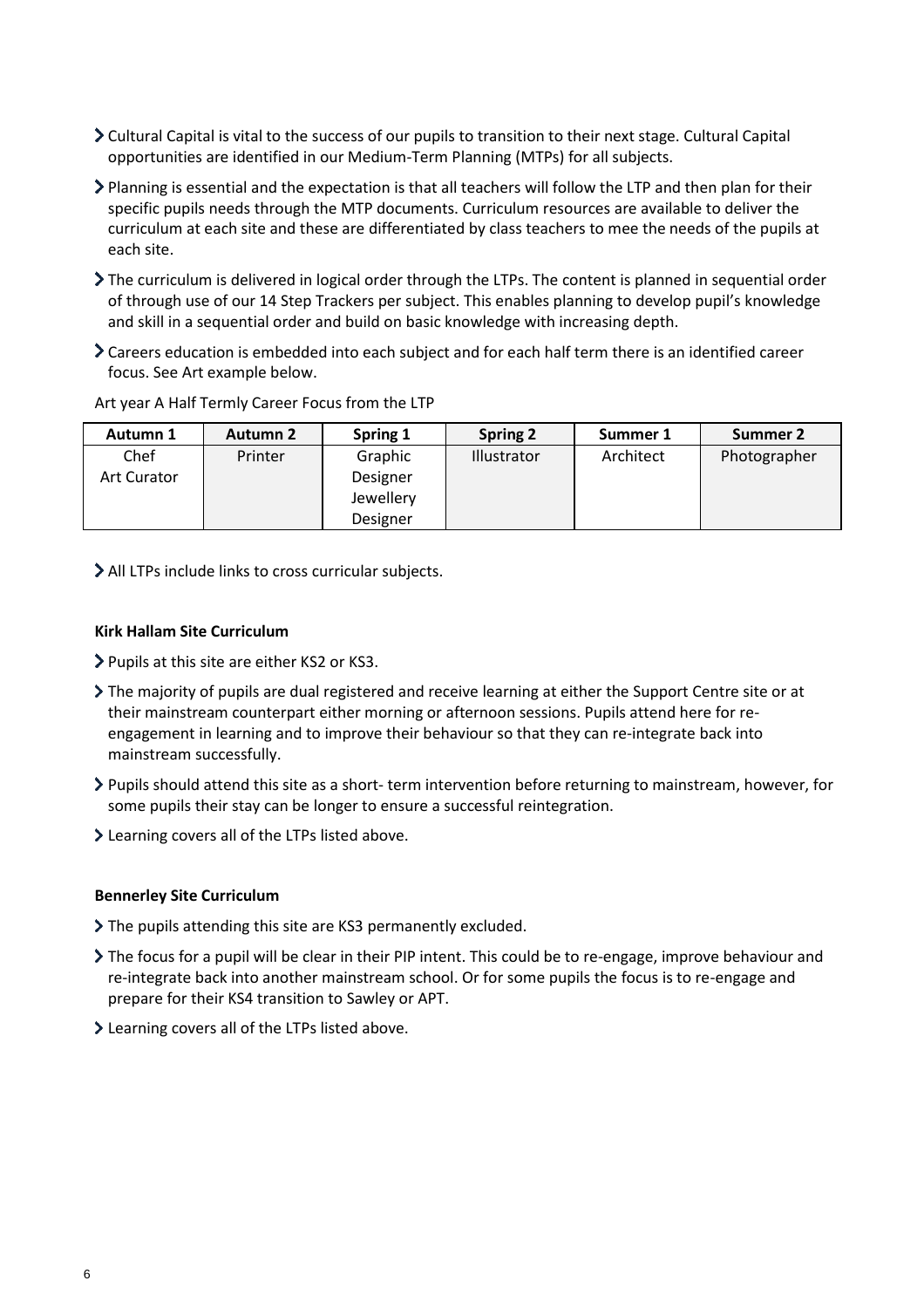#### **The Alternative Provision Team (APT) Curriculum**

- APT pupils are typically in year 10-11 and have previously attended several secondary schools and possibly also a Support Centre site. They are vulnerable pupils who require a more bespoke package to meet their needs.
- The APT pupils have bespoke, individualised timetables with a focus on developing vital core skills and career planning. These pupils have a blended learning offer with an allocated keyworker usually in their home, 1:1 core skill learning, vocational alternative providers and online learning. Each pupil has a bespoke curriculum to meet their needs which are identified in their pupil intents in their Pupil Information Packs (PIPs). APT pupils do not follow the whole academy LTPs. However, their keyworker produces their own LTP and MTP per pupil.
- Pupils may be on roll for a very short period and have had challenging backgrounds with historical poor attendance and engagement. The focus for APT pupils is to achieve English and Maths Functional Skills as our core offer. We aim for pupils to make progress from their baselines and to leave as functional in society as possible.
- Pupils often come to roll extremely disengaged with the education system and therefore we offer vocational alternative provision as an alternative to classroom- based learning.
- For pupils coming to roll late in year 11 the next focus would be post 16 planning and they would have a planned curriculum of careers education.
- For pupils who are on roll for a slightly longer period we would also offer a suite of learning to meet their needs identified in their PIP intent. This may be to increase their knowledge of how to keep themselves safe mentally, physically and sexually or to develop their knowledge of the legal system, gangs, powers of arrest etc if the pupil is engaging is criminal behaviours out of school. We therefore design a bespoke curriculum for each pupil through delivery of PSHE and Citizenship topics and accreditation of ASDAN Short courses.
- > Pupils can also study ICT Functional skills

#### **Sawley Site Curriculum**

- Pupils attending this site are KS4 and will engage in a classroom- based curriculum offer with the option to follow a GCSE programme. Pupils are a mixture of permanently excluded or dual registered with access to their mainstream school.
- Pupil timetables are differentiated depending on their vocational placement and qualifications taken. Some pupils access the site everyday whilst others attend alternative providers for 1 day per week and the school site for 4 days.
- Pupils have timetabled PE and PSHE lessons to broaden their curriculum.
- There are a combination of GCSEs, functional skills and vocational qualifications available and make up the content of each pupil's bespoke curriculum:
	- Maths GCSE Geography GCSE English Language GCSE English Literature GCSE Citizenship GCSE Chemistry GCSE English Functional Skills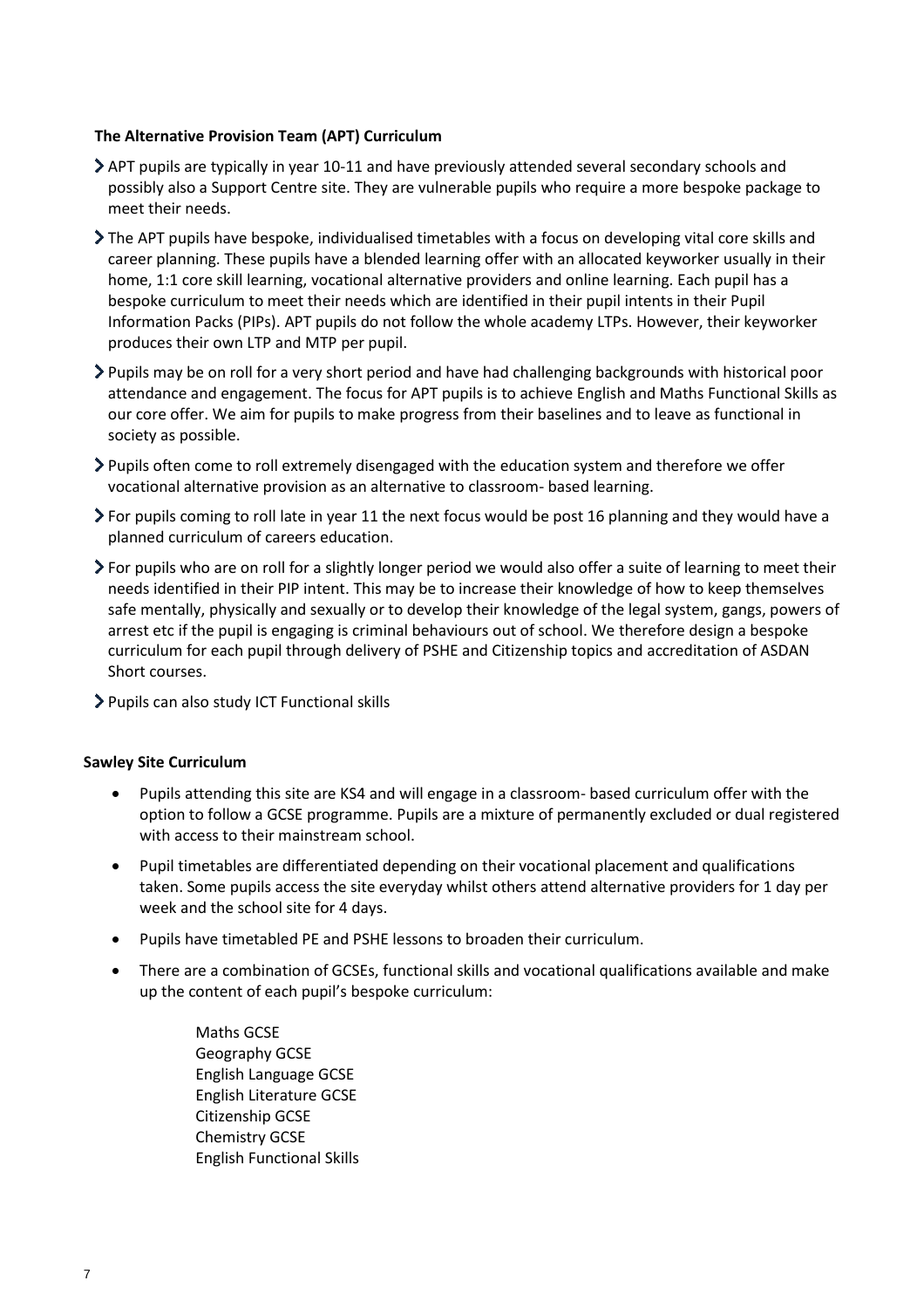Maths Functional Skills ICT Functional Skills

## <span id="page-7-0"></span>**5. Inclusion**

Teachers set high expectations for all pupils. They will use appropriate assessments to set ambitious targets and plan challenging work for all groups, including:

- More able pupils
- > Pupils with low prior attainment
- Pupils from disadvantaged backgrounds
- > Pupils with SEND
- Pupils with English as an additional language (EAL)

Teachers will plan lessons so that pupils with SEN and/or disabilities can engage in successful learning from their starting point. Our Assessment and target setting policy, individual pupil intents, bespoke learning packages and range of interventions, ensures that there are no barriers to pupils achieving.

STLAs can offer specific support at each site for individual pupils or small groups of pupils as identified in the 'class support planning' documents. STLAs are directed by the site teachers to ensure that pupils make progress.

Teachers will also take account of the needs of pupils whose first language is not English. Lessons will be planned so that teaching opportunities help pupils to develop their English, and to support pupils to take part in all subjects.

Further information can be found in our statement of equality information and objectives, and in our SEN policy and information report.

The AVESC full range of interventions can be found in the SEND Annual report on the academy website.

#### <span id="page-7-1"></span>**6. Monitoring arrangements**

Governors monitor whether the academy is complying with its funding agreement and teaching a "broad and balanced curriculum" through the Headteachers report and QA feedback.

The Curriculum Lead and Subject Co-ordinators monitor the way the curriculum is taught throughout the academy by following the academy's quality assurance cycle which involves:

- > Planning scrutinies,
- Work scrutinies
- > Learning walks
- > Staff observations
- $\blacktriangleright$  Pupil questionnaires

The Curriculum Lead also has responsibility for monitoring the way in which resources are stored and managed. All LTPs, MTPs and resources are stored centrally online for all staff to access at all times.

This policy will be reviewed every 2 years by Curriculum lead*.*